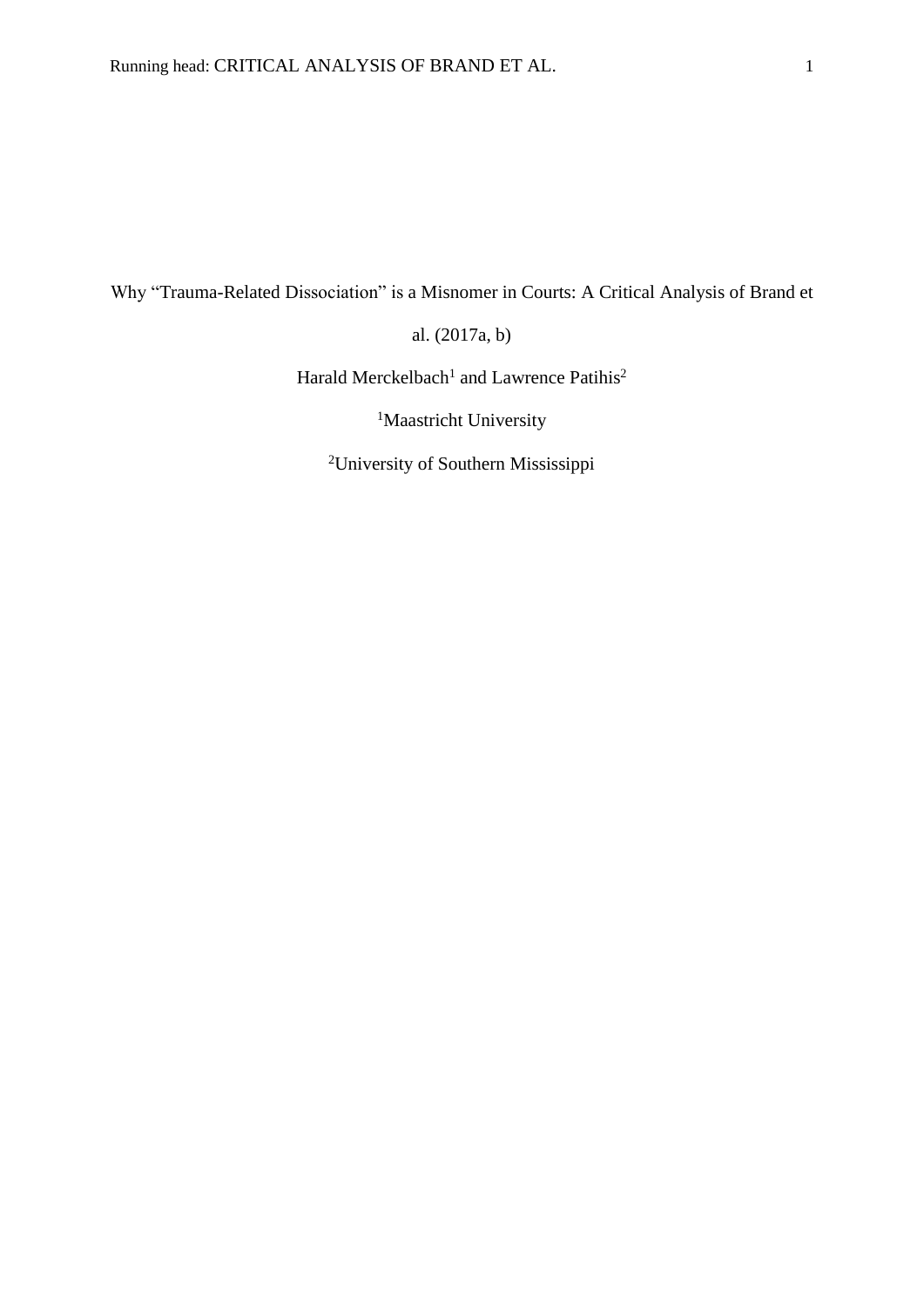### **Abstract**

Forensic psychologists are sometimes faced with the task of educating triers of fact about the evidential weight of dissociative experiences reported by claimants in litigation procedures. In their two-part essay, Brand et al. (2017a,b) provide advice to experts who find themselves in such situation. We argue that the Brand et al. approach is problematic and might induce confirmation bias in experts. Their approach is not well connected to the extant literature on recovered memories, dissociative amnesia, memory distortions, and symptom validity testing. In some instances, Brand et al. (2017a,b) simplify the current body of knowledge about dissociation; in other instances, they ignore relevant empirical studies to an extent that is worrisome.

*Keywords*. Dissociative symptoms, symptom validity, biases, expert witness testimony.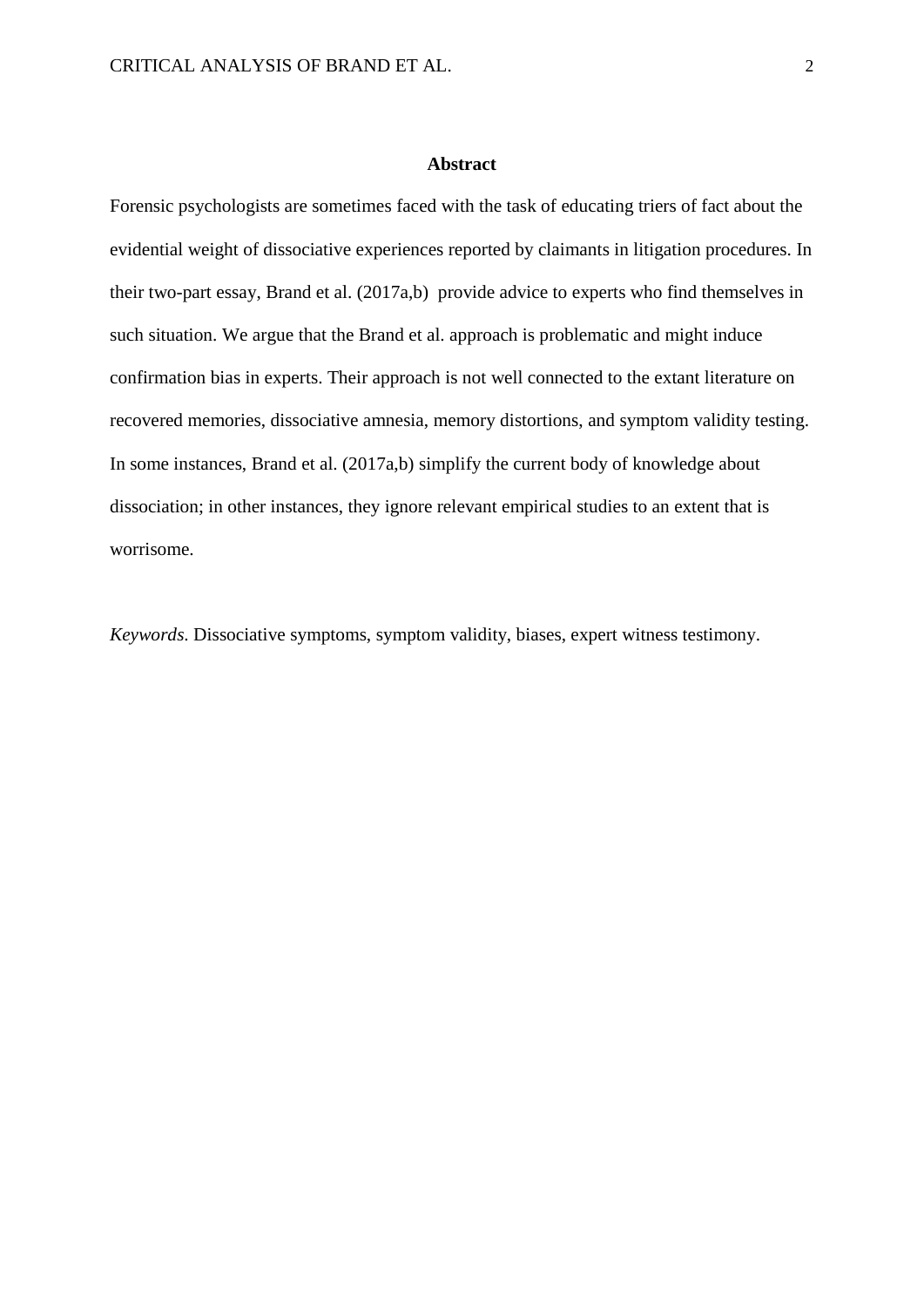# Why "Trauma-Related Dissociation" is a Misnomer in Courts: A Critical Analysis of Brand et al. (2017a, b)

Claimants in litigation procedures sometimes report dissociative symptoms. What is the meaning of such symptoms in courts of law? How should triers of fact, such as judges and juries, weigh the evidential value of such symptoms? Most triers of fact will have limited knowledge of the technical literature on dissociative symptomatology. Thus, counsels and/or –– triers of fact may call upon expert witnesses to provide testimony about the nature and meaning of dissociative symptoms. The two-part essay in this journal of Brand and coworkers (2017a,b) intends to inform forensic experts about the methods they "can use to assist counsel and courts in understanding dissociative reactions and their importance in personal injury cases" (p. 284). In our opinion, this essay does not succeed in giving good or accurate advice. Below we present our arguments for this. Our criticism of the approach that Brand et al. unfold in their essay falls into the three categories: 1. The Brand et al. approach may bias expert testimony by assuming or emphasizing the traumatic origins of dissociative experiences (and ignoring other pathways),; 2. The Brand et al. approach might make experts who present testimony about dissociative experiences overconfident, because Brand et al. ignore some of the inherently problematic features of dissociative symptoms reports (e.g., their overlap with fantasy proneness),; and 3. The Brand et al. approach may insulate potential expert witnesses from the corpus of knowledge about dissociation, because they doy not discuss essential parts of the extant literature (e.g., the literature on dissociative amnesia),.

## **The Brand et al. Articles Give a Biased Theory and Advice**

We are concerned that the model of dissociation and trauma presented in the Brand et al. (2017a,b) articles will bias expert testimony and thereby bias the triers of facts. There is an extensive literature on biases in forensic experts and how they may compromise impartial testimony (e.g., Murrie & Boccaccini, 2015; Dror & Murrie, in press). Many authors agree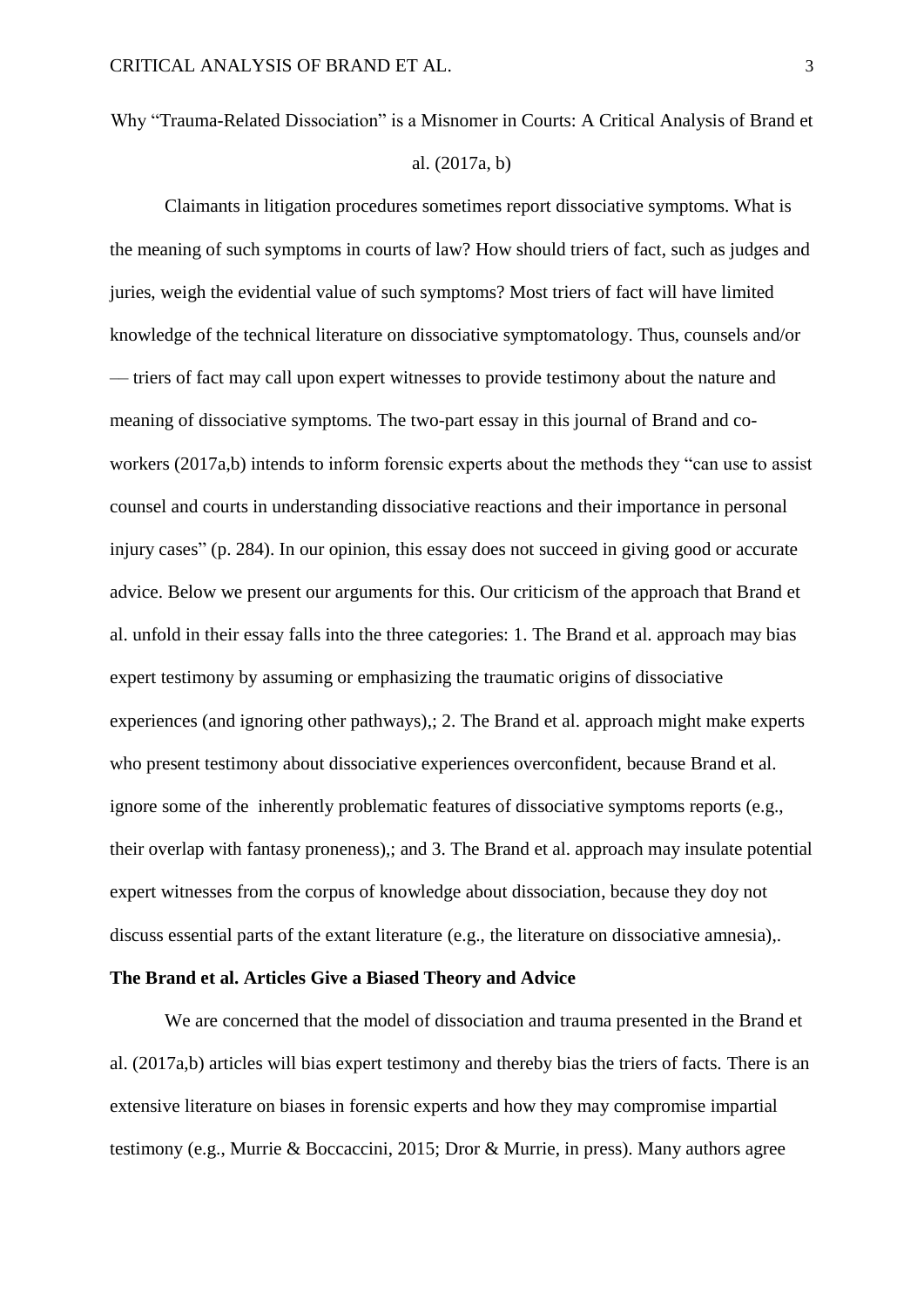that examining, testing, and interpreting findings along the lines of likelihood ratio's act as a safeguard against biasability (e.g., Jackson, 2000). Relying on likelihood ratio's essentially means that the forensic expert considers at least two rivalizing interpretations of the case at hand. In the words of Jackson (2000; p. 84): "If it is the role of a forensic scientist to test a hypothesis, and evaluate findings, then it can only be done if an alternative is also considered."

Brand et al. (2017a, b) address one particular forensic problem: the claimant in litigation who reports dissociative symptoms. By reframing dissociative symptoms as "trauma-related dissociation," the authors capitalize on one interpretation of dissociative symptoms, namely that these symptoms stem from trauma exposure. There article fails to adequately discuss the research and skepticism by others that challenges the idea that trauma causes dissociation (e.g., Patihis & Lynn, 2017), dissociative amnesia (Pope, Poliakoff, Parker, Boynes, & Hudson (2007), and dissociative identity disorder (Piper & Merskey, 2004). If forensic experts would come to adopt the nomenclature and doctrine of "traumarelated dissociation", then this may bias them from the outset in favor of the claimant and their counsel who attempt to prove that trauma exposure preceded the dissociative symptoms of the claimant and that the defendant is to be held accountable for the traumatic event and its damaging results. It may also put undue trust in memories that were reconstructed in therapy, if such memories come to be understood to be part of dissociative amnesia (see Loftus, 1993). This nomenclature trivializes other potential hypotheses about the origins of dissociation. For example, sleep problems (Van der Kloet et al., 2012), deficient affect regulation (Briere & Runtz, 2015), and response bias (Merckelbach et al., 2015) may all be antecedents of dissociative symptom reports. The concept of "trauma-related dissociation" obscures these alternative pathways to dissociation and in doing so, makes an impartial likelihood approach difficult to entertain. Thus, the very term "trauma-related dissociation" acts as a *petitio*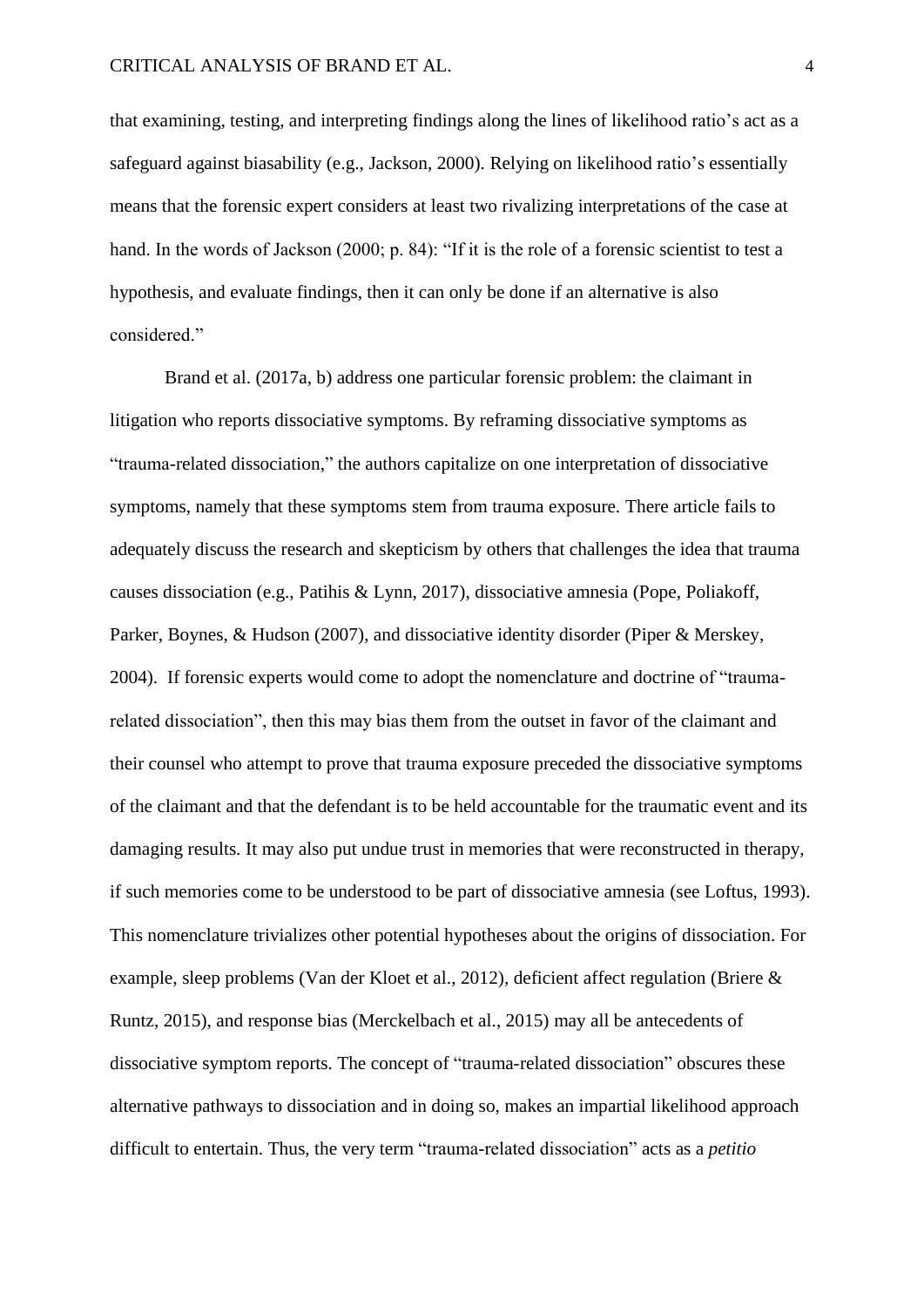*principi*: it fuels the misunderstanding that dissociative symptoms of the claimant substantiate the presence of a traumatic history.

To back up their concept of "trauma-related dissociation", Brand et al. refer to the review paper of Dalenberg et al. (2012) that, according to Brand et al., shows that "antecedent trauma was causally linked to the development of dissociation" (Brand et al., 2017a, p. 289). We do not agree that causal link has been established from that correlational data, and even the correlation between trauma and dissociation is not especially large. Dalenberg et al. (2012) summarized clinical and non-clinical studies that examined the correlation between measures of trauma exposure and measures of dissociative symptoms. The overall weighted *r* estimate was .32, which reflects an associative strength that is moderate and, at minimum, suggests that it is wise to consider other correlates and antecedents of dissociative symptoms. A correlation of .32 suggests that variable accounts for 10% of the variance in the other variable, and in addition never should be forget the core knowledge that correlation does not equal cause (for a more in depth critique of Dalenberg et al., 2012, see Lynn et al., 2014).

Several studies of people suffering from dissociative psychopathology found that a sizeable minority did *not* report a traumatic history (e.g., 24%, Duffy, 2000; 39%, Sar et al., 2007). Accordingly, trauma exposure may not play a singular or uniformly impressive role in the genesis of dissociative symptoms. Further support for this comes from Briere and Runtz (2015), who studied people who denied a traumatic history. In this group, affect dysregulation predicted dissociative symptomatology, leading the authors to conclude that "not all individuals suffering dissociative symptoms will require classic trauma-focused treatment [..] because trauma does not seem to be relevant to at least some dissociative presentations (Briere & Runtz, 2015, p. 441). Brand et al. (2017a,b) do not discuss such essential provisos. Rather their essay conveys the message to potential expert witnesses that the traumatic origins of dissociative symptomatology is the only serious interpretation to consider. The authors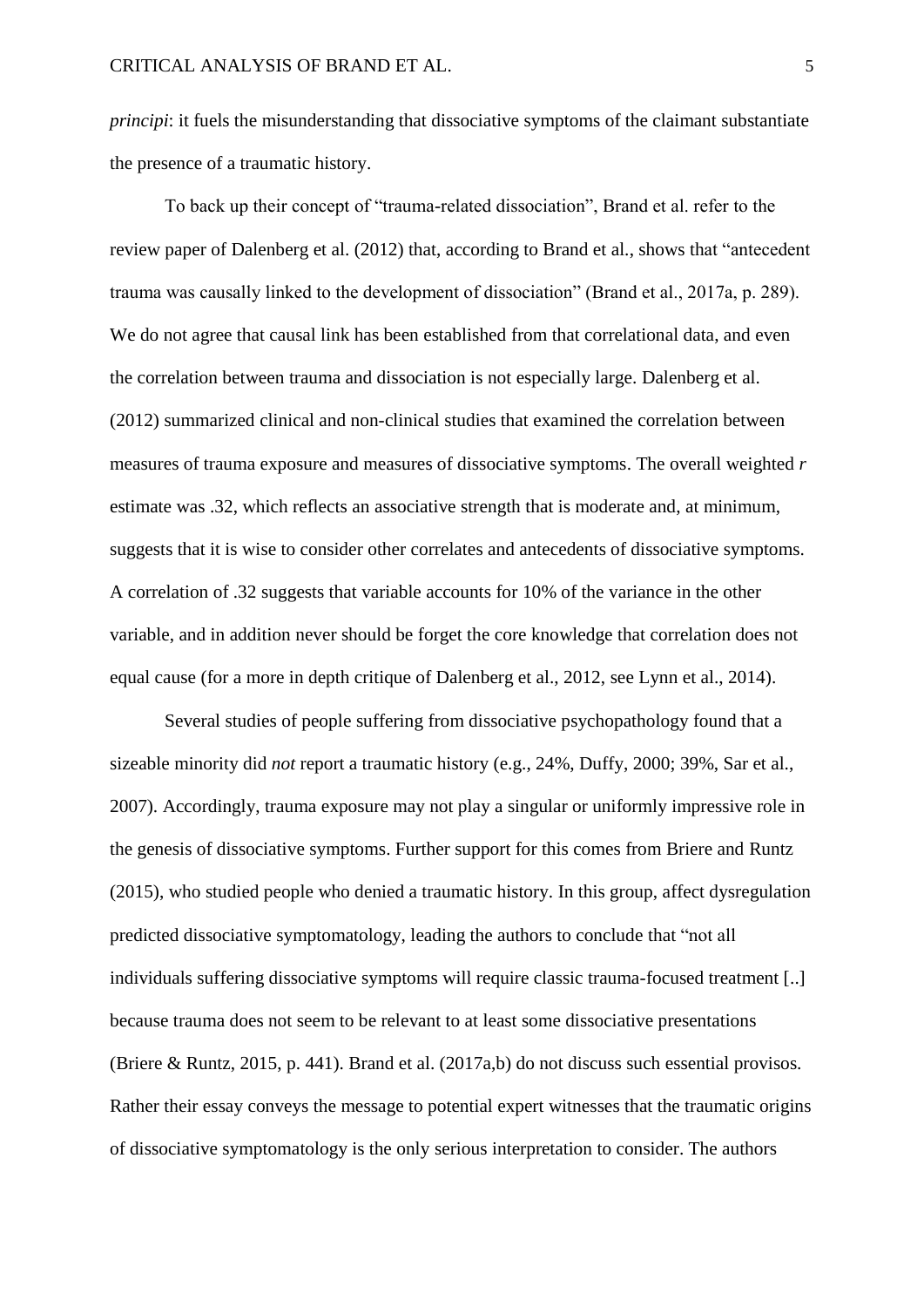even go one dangerous step further: they frame criticism of the trauma interpretation of dissociative symptoms as reflecting ignorance. They write: "A number of factors may lead to doubts about reports of individuals with dissociative reactions to trauma. These include a lack of education about dissociation, exposure to inaccurate or sensationalized portrayals of dissociation, a lack of personal experience with dissociative symptoms, and the natural tendency to not want to believe that horrible events could be real or common" (Brand et al., 2017a, p. 288). This listing may serve as a desperate effort to explain away negative findings and contradictions, and immunizes the trauma interpretation against criticism, thereby encouraging tunnel vision and confirmation bias in the forensic expert (see also Lilienfeld & Landfield, 2008).

### **The Brand et al. Articles Provide Problematic Simplifications**

The tendency to simplify the extant literature on dissociative symptomatology is ubiquitous throughout the essay of Brand et al. (2017a, b). For example, the authors claim that "[O]ne of the most common myths about dissociation is that it is "fantasy-based" rather than trauma-based" (Brand et al., 2017a,b; p. 288). This statement hides from potential expert witnesses that scores on fantasy proneness scales do correlate significantly with reports of dissociative symptoms. Lynn et al. (2014; see table 1) summarized the results of nine studies that looked into the overlap between fantasy proneness and dissociative symptomatology. The sample sizes in these studies varied from 43 to 1224 and 8 out of 9 correlations were above *r*  $=$  .30, whereas 3 out of 9 were  $r = .50$  or higher. In the legal context, the overlap between fantasy proneness and dissociative symptomatology is relevant. Fantasy proneness is related to good storytelling skills; it endows people with the talent to tell a deceptive story that makes an authentic impression (Merckelbach, 2004; Schelleman-Offermans & Merckelbach, 2010). Furthermore, Peace and Masliuk (2011) found in their experimental study indications that fantasy proneness is related to a stronger symptom over-reporting tendency.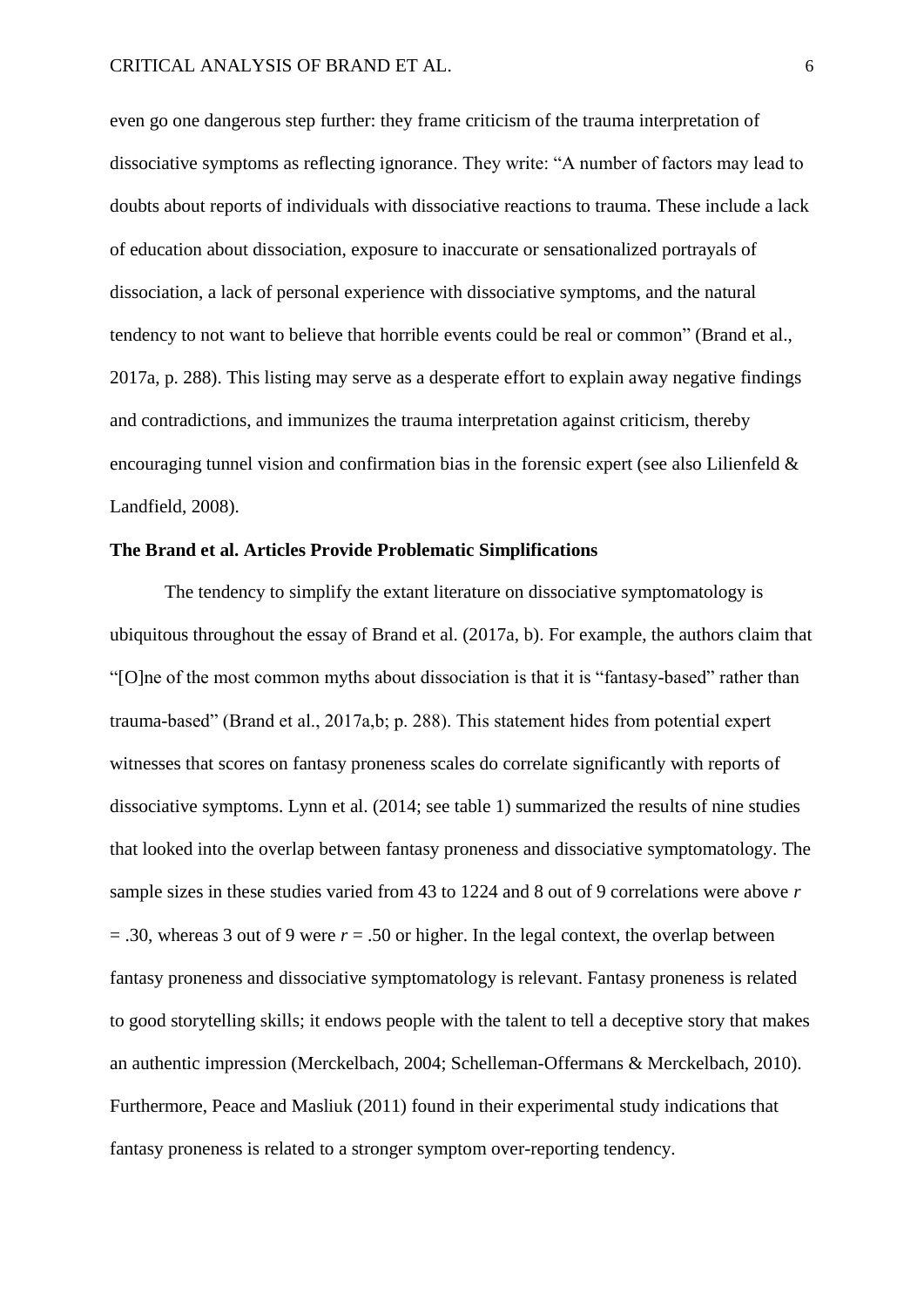Much has been written about how forensic psychological expert testimony may be plagued by self-report bias (Richards et al., 2015; Young, 2016), i.e., the tendency of experts to rely extensively on what claimants say about their history and symptoms. Such self-reports can be unreliable, especially in forensic settings were incentives may play a role. However, even if incentives play no obvious role, memory amplification in retrospective accounts of trauma might occur. For example, veterans may initially deny having seen human remains, having been injured because of an attack, or having been shot at during their mission, but later claim that they did experience these events (Engelhard et al., 2008). Symptom escalation predicts such inconsistencies in trauma reports (Larsen et al., 2016). More generally, research on memory amplification documents that it would be a simplification to exclusively focus on the causal connection between trauma exposure and symptomatology and to overlook how symptomatology might affect subsequent reports of trauma.

Given these consideration, it is essential that forensic experts collect collateral information (e.g., academic record, third party records, incident records, medical documents, physical evidence if appropriate to the case) to supplement the subjective reports of the claimant. And yet Brand et al. (2017b; p. 302) recommend to "[U]se the evaluee's own words rather than professional jargon as much as possible." The authors emphasize the informational value of the expert's interview with the claimant and they even go so far as to state that "it is necessary to 'tell the story' of traumatic experiences over the plaintiff's lifespan" (Brand et al., 2017b, p. 302). They argue that self-reports are "ideally supplemented with collateral information" (Brand et al., 2017b, p. 302). In our view, presenting collateral information as provisional conflicts with principles that should guide professional forensic expertise, one of which is to "use multiple source of information for each area assessed (e.g., self-report, psychological test data, collateral interviews, and records)" (Young, 2016, p. 215).

## **Lack of Connectivity to Existing Science**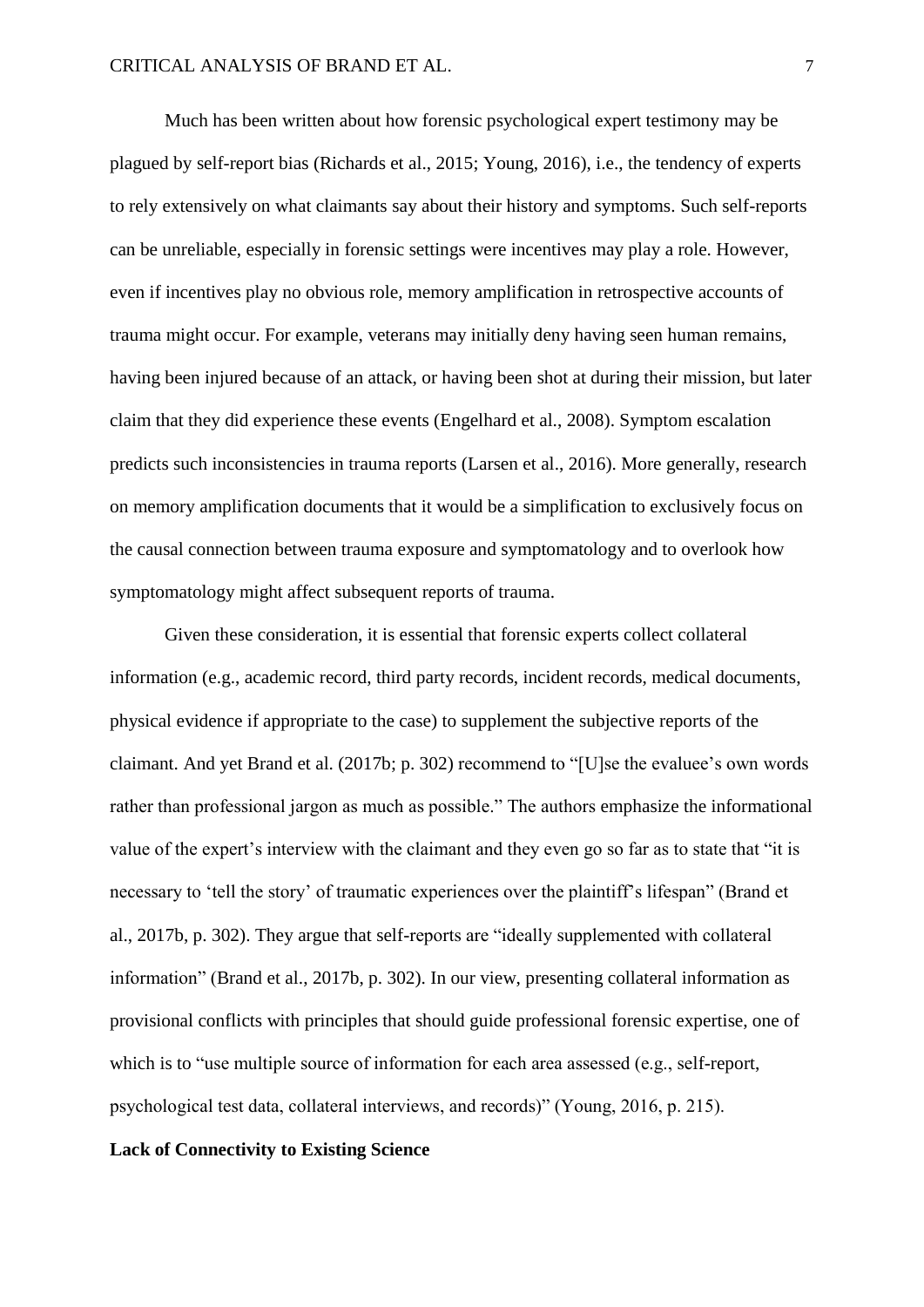Many legal principles that control standards for the admissibility of expert witness testimony emphasize that expert testimony should be grounded in scientific, technical, or other specialized knowledge (e.g., Risinger et al., 2002). Some authors have pointed out that absence of connectivity, that is, the failure to build on the extant corpus of evidence generated by previous research, is a sign of pseudoscience (Lilienfeld & Landfield, 2008). In their essay, Brand et al. (2017a,b) repeatedly articulate claims that have no empirical basis. Below, we consider five examples.

First, Brand et al. (2017b) write that there are typical signs of dissociation that the professional should watch for during the interview with the plaintiff. They mention blank staring, absent appearance, losing track of the conversation, excessive eyelid flutter, and becoming sleepy when difficult topics are discussed. As far as we know, these indicators have not been substantiated by empirical research. One concern is that these symptoms are vague enough that if we sufficiently lower our threshold for these indicators, we might recognize these symptoms in everyone, thus leading to the problem that the trauma-centric clinician may then suspect trauma in everyone. These vague symptom lists can be compare with the symptom lists in the notorious book *A Courage to Heal* (Bass & Davis, 1988), and this in turn can lead to the assumption of dissociative amnesia for anyone who does not report being traumatized. These vague symptom lists and the assumption of a traumatic cause can then lead to unearthing of false memories of abuse in therapy or outside of therapy (see Pendergrast, 2017; for a fuller discussion). In addition, it is easy to feign the behavorial signs that Brand et al. describe. Indeed, research has shown that people who are instructed to malinger have a preference for slow response times, general confusion, frequent hesitations, and total amnesia for personal identity and past knowledge (Iverson, 1995; Tan et al., 2002). This should make forensic experts cautious when they interpret the meaning of behavioral signs during interviews.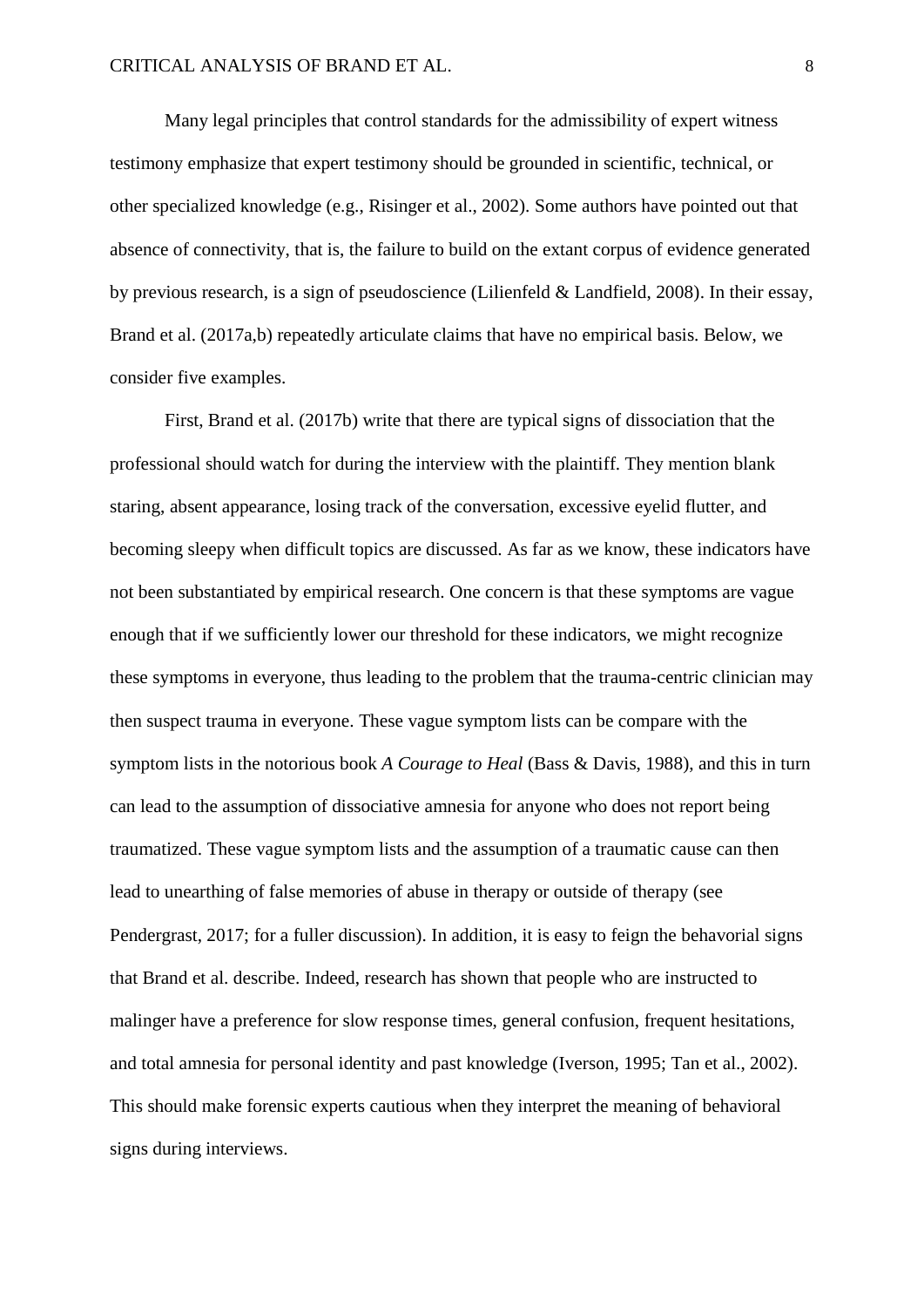Second, Brand et al. (2017b) claim that plaintiffs with a diagnosis of Dissociative Identity Disorder (DID) may switch from one identity state to another that is amnestic for the trauma. Here, Brand et al. (2017b) disregard the work of Huntjens and co-workers. A series of studies by these researchers assessed the transfer of information between personality states in patients with a diagnosis of DID. Both tests of explicit and implicit memory were included, as well as neutral, emotional, and autobiographical information. The data across studies were consistent in that *subjectively*, DID patients reported amnesia between their personality states, but *objectively*, no evidence emerged for inter-identity amnesia (e.g., Dorahy & Huntjens, 2007; Huntjens et al., 2012). These findings raise important questions about how people come to adopt the metacognitive belief that they have multiple selves with amnestic barriers between them. One distinct possibility is that this belief is the result of iatrogenic therapy (see for case examples, Pendergrast, 1996), an issue that should be explicitly addressed when the meaning of dissociative symptoms is discussed within the legal context.

Third, Brand et al. (2017b; p. 303) claim that "research has established the reliability of recovered memories of trauma." This cavalier way of summarizing the evidence ignores studies showing that many people have retracted trauma memories that they recovered in therapy (Maran, 2010; Ost, 2017). It also overlooks the vast literature on how certain therapeutic maneuvers have created false memories (e.g., imagination inflation, Thomas & Loftus, 2004; dream interpretation, Mazzoni et al., 1999; hypnosis, Lynn et al., 1997; suggestion, Loftus & Pickrell, 1995) –. Again, this literature drives home the point that it is essential that expert witnesses examine the extent to which therapeutic interventions have induced trauma memories and dissociative symptoms. Germane to this is also the recent study of Patihis and Pendergrast (2018) who found in their sample of 2,326 adults that 9% (8% weighted to be representative) reported consulting therapists who discussed the possibility of repressed abuse and 5% (4% weighted) recovered memories of abuse in therapy. Importantly,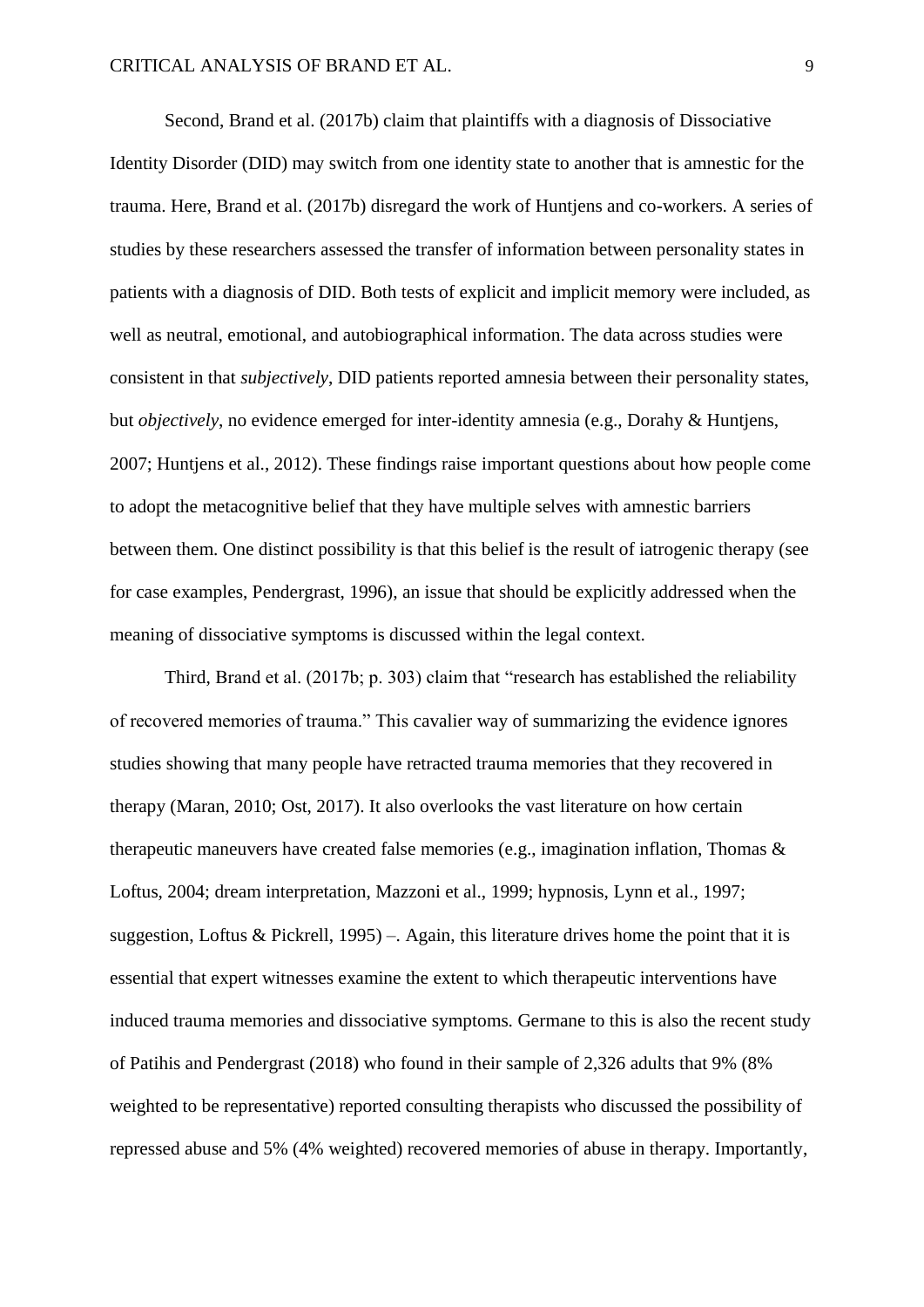there was a 20-fold increase in rates of recovered memories among respondents who discussed the possibility of recovered memories compared with individuals who did not engage in such discussions.

Fourth, Brand et al. (2017; p. 303) state that "[E]xperts need to be informed that memory deficits, including dissociative amnesia, have been documented in the medical literature for more than a century for a wide range of traumas, including combat and genocides." This is an incomplete summary of the state of art as far as dissociative amnesia in the forensic domain is concerned. There are convincing case descriptions of people who feigned dissociative amnesia and fugue so as to obtain certain benefits (e.g., Marcopulos et al., 2016). Authors of review papers have noted that in cases where plaintiffs or defendants present with dissociative amnesia malingering should be considered (Jenkins et al., 2009; Tysse, 2006). In line with this, Cima et al. (2003) compared forensic patients who claimed with patients who did not claim amnesia. In the first group, 53% exhibited a tendency to overreport symptoms against 18% in the second group. McSherry (2004) noticed that invoking a dissociative defense such as complete amnesia is typical for cases of male anger and violence against women.

Fifth, Brand et al. (2017b) contend that dissociative individuals often have raised scores on tests measuring symptom over-reporting (i.e., symptom validity tests) because they are impaired, highly symptomatic, and emotionally distressed. Thus, the authors suggest that in the case of dissociative individuals, a failure on tests tapping into symptom validity validates rather than invalidates symptom presentation. There is, indeed, ample evidence that people who report dissociative symptoms tend to over-endorse bizarre, rare, and/or nonexistent symptoms that typically are listed on tests that gauge symptom exaggeration (Merckelbach et al., 2017). However, the interpretation of this is a complex issue as several factors may contribute to the link between dissociation and symptom over-reporting. In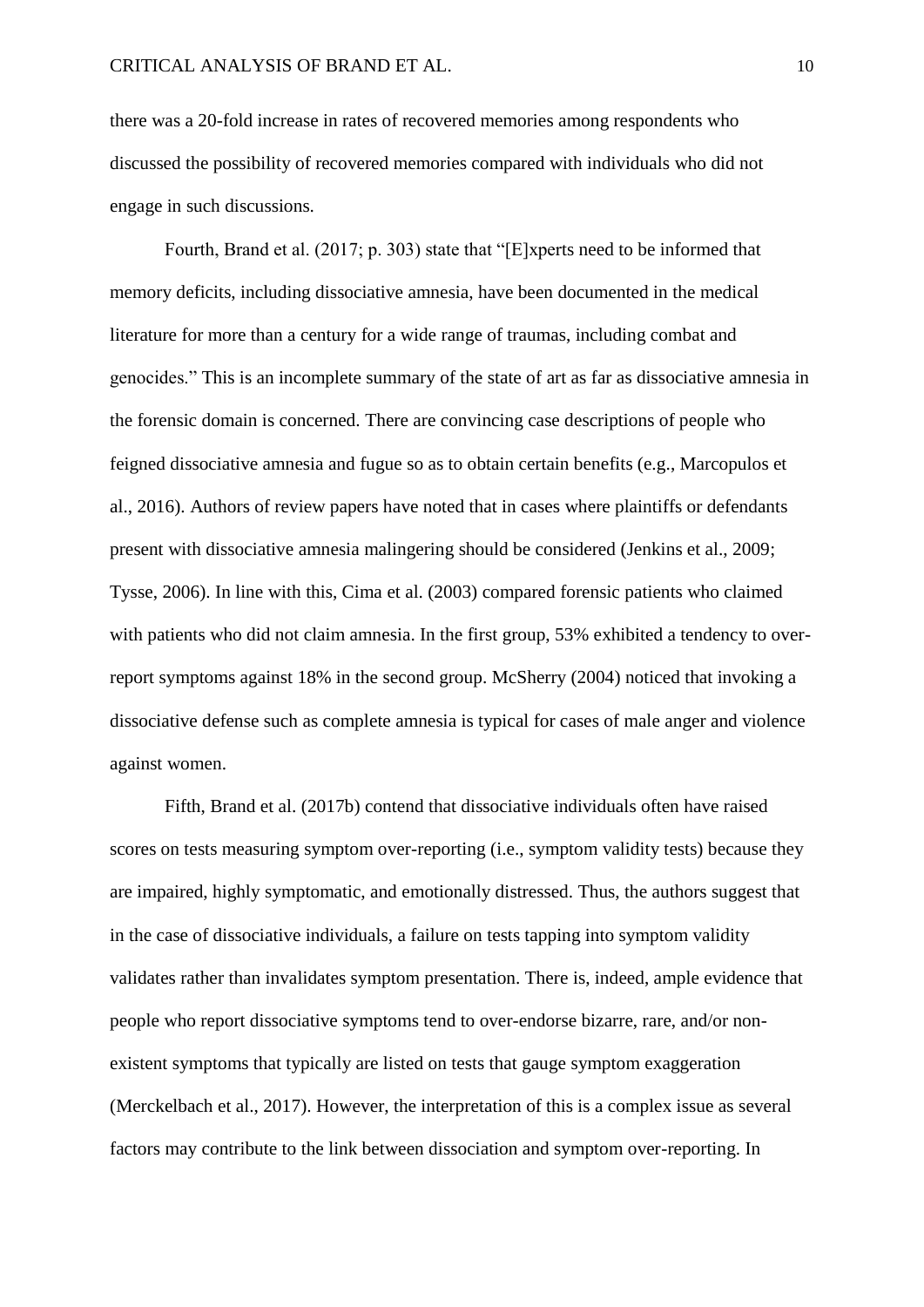clinical samples, a third factor – e.g., alexithymia (experiencing difficulties in verbalizing internal sensations such as symptoms) – may underlie this link. However, in the forensic setting, malingering is an (additional) factor to consider when accounting for the overlap between dissociative symptom reports and endorsement of bizarre complaints. Elsewhere, Brand et al. (2016) themselves mention that it is their experience that one in five patients (20%) presenting with DID is a false positive, i.e., a person feigning his or her symptoms (see also Farrell, 2011). In a survey by Mittenberg et al. (2002) among certified neuropsychologists who frequently served as experts in litigating and compensation seeking cases respondents estimated the base rate of malingering to be in the order of 30%. For specifically cases in which dissociative symptomatology was claimed, the estimated base rate of probable malingering or symptom exaggeration was 10%.

Given these statistics, it would be naïve to start the forensic examination of claimants reporting dissociative symptoms with the assumption that these symptoms must be genuine and that failure on a test of symptom exaggeration can be explained away by extreme stress or cognitive impairment of the claimant. This circular argument is known as the "psychopathology = superordinate" fallacy. It is a fallacy because most symptom validity tests, particularly so called performance validity tests, are quite insensitive to real pathology. Patients with brain damage and genuine impairments rarely fail such tests and this is particularly true when a pairwise failure model is used to identify non-credible symptom presentation (Victor et al, 2009).

## **Conclusion**

Brand et al. (2017b) write that the base rate of dissociative psychopathology range from 9-18%. Base rate estimates of sleep problems such as insomnia vary between 7 and 37% (e.g., Leger & Poursain, 2005). The prevalence of malingering in litigation and compensation cases might be as high as 15-30% (Young, 2015). The simple trauma approach advocated by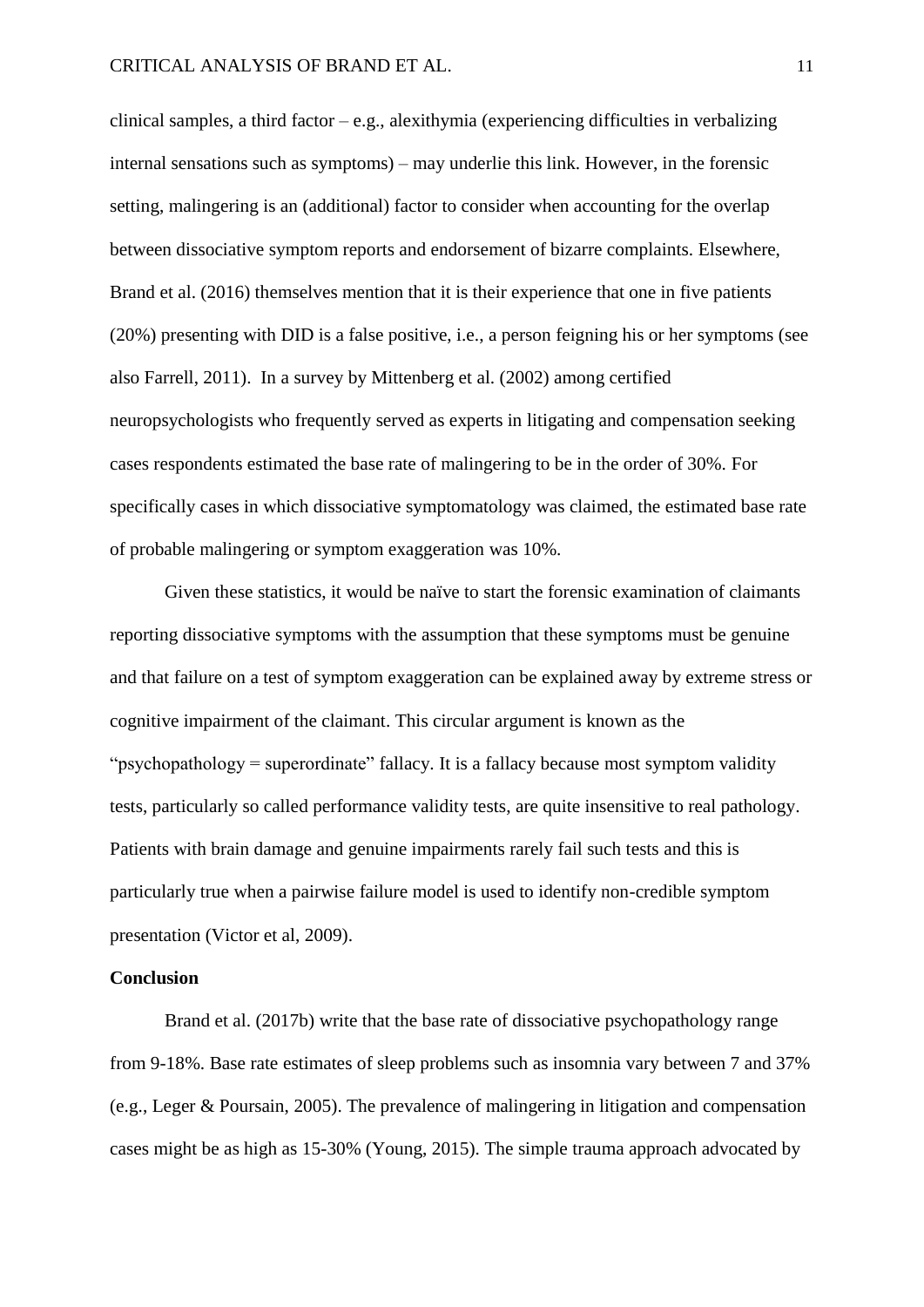Brand et al. (2017a,b) completely ignores these statistics and if adopted by potential expert witnesses may lead to what has been termed base rate neglect (Richards et al., 2015), the failure to take into account alternative causal pathways that are as likely or even more likely than the diagnostic option with which the expert starts. Disregarding alternatives may result in a confirmatory mission and ultimately, in a false-positive error (e.g., misdiagnosing a person with a dissociative disorder). This is all the more problematic because there are, as far as we know, no field trial data about the interrater reliability of dissociative disorder diagnoses. Brand et al. (2017a,b) discuss a number of self-report and diagnostic interviewing tools for assessing dissociative symptoms, but they do not address the error rates of these instruments. Still, information about the known or potential error rates of diagnostic tools is important for evaluating the admissibility of expert testimony (as per e.g., the Daubert standards; Grove & Barden, 1999).

Given that dissociative symptom reports might have different causes – trauma history, sleep problems, affect dysregulation, malingering – and considering that we do not know the diagnostic accuracy with which experts can diagnose severe dissociative pathology, it is impossible to deduce the cause of dissociative symptoms from the symptoms themselves. The very term trauma-related dissociation is therefore misleading and will hinder expert witnesses to offer responsible expert testimony to the courts.

We do not believe that the approach advocated by Brand et al. (2017a,b) would survive a Daubert/Kumho analysis of the type described by Grove and Barden (1999). But if it would and an expert witness would offer testimony along the lines of Brand et al. (2017a,b), the following six questions should be asked:

- What is the interrater agreement and error rate for diagnosing dissociative symptoms?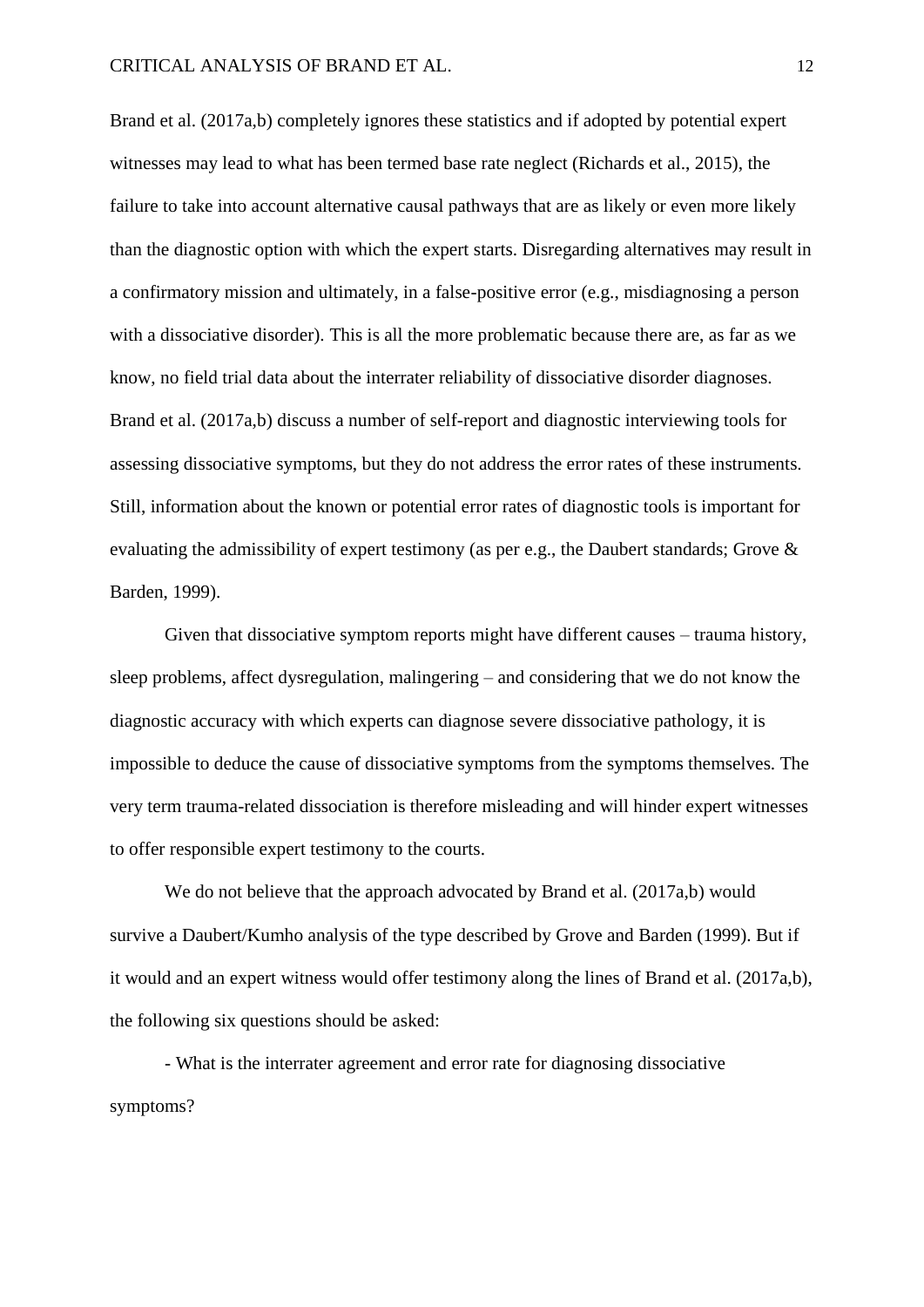- Did the expert consider and test other causal pathways to the dissociative symptoms than trauma?

- How did the expert control for biases (e.g., confirmation bias, hindsight bias, base rate neglect, affiliation bias)?

- Did the expert collect collateral data?

- Did the expert consider and rule out iatrogenic therapy effects?

- Did the expert include symptom validity tests?

Brand et al. (2017a; p. 294) propagate a "trauma-informed framework for the jury to make the best legal decisions". In our view, their essay provides potential experts with poor guidance concerning the meaning of dissociative symptoms in a legal context. Their simple trauma-approach may foster unjustified overconfidence in forensic experts, which ultimately may contribute to miscarriages of justice.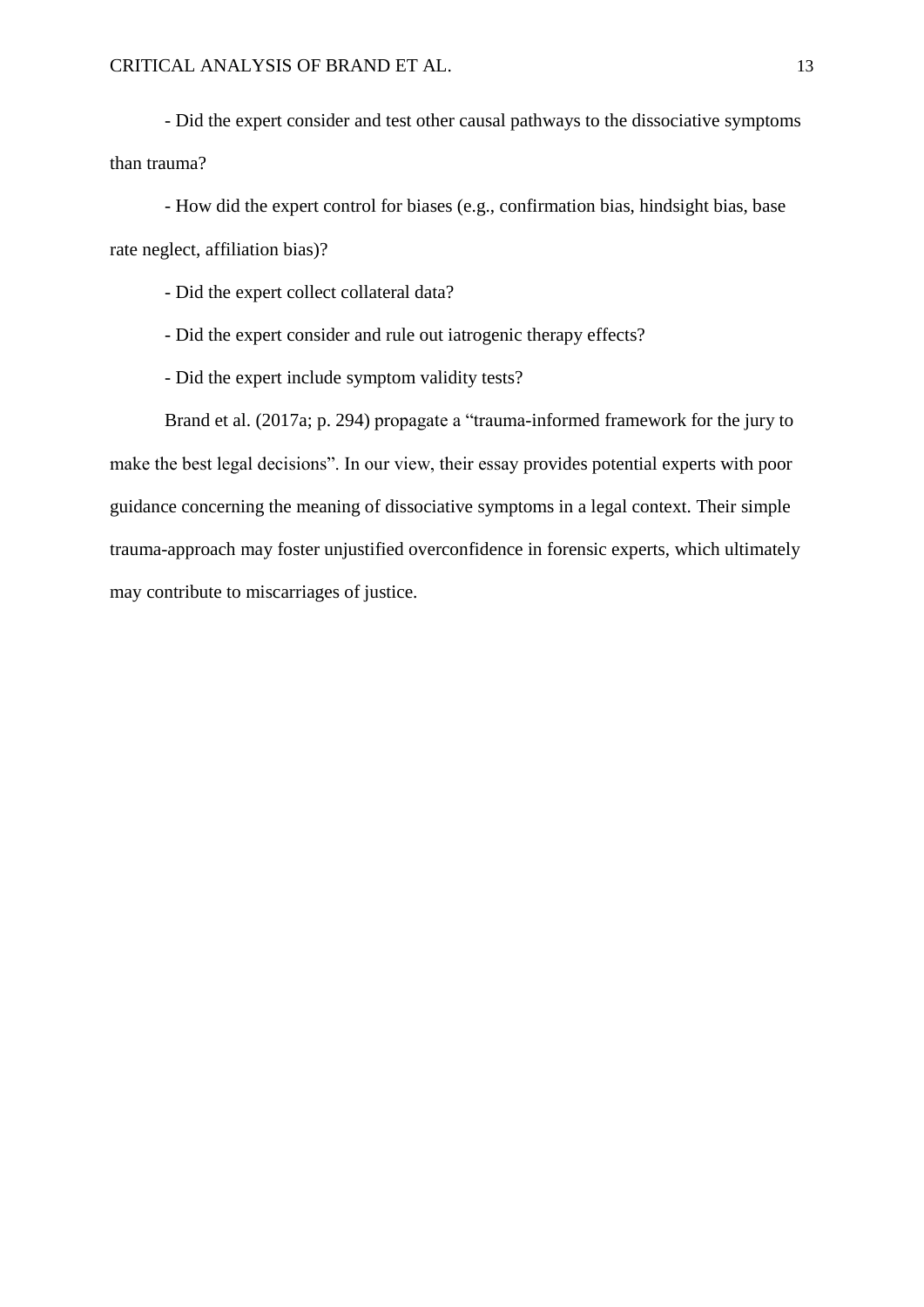#### **References**

- Bass, E., & Davis, L. (1988). *The Courage to Heal.* New York: Harper & Row.
- Briere, J., & Runtz, M. (2015). Dissociation in individuals denying trauma exposure: Findings from two samples. *Journal of Nervous & Mental Disease*, *203*, 439–442.
- Brand, B. L., Schielke, H. J., & Brams, J. S. (2017a). Assisting the Courts in Understanding and Connecting with Experiences of Disconnection: Addressing Trauma-Related Dissociation as a Forensic Psychologist, Part I. *Psychological Injury and Law*, 1–15.
- Brand, B. L., Schielke, H. J., Brams, J. S., & DiComo, R. A. (2017b). Assessing Trauma-Related Dissociation in Forensic Contexts: Addressing Trauma-Related Dissociation as a Forensic Psychologist, Part II. *Psychological Injury and Law*, 1–15.
- Brand, B. L., Vissia, E. M., Chalavi, S., Nijenhuis, E. R. S., Webermann, A. R., Draijer, N., & Reinders, A. A. T. S. (2016). DID is trauma based: further evidence supporting the trauma model of DID. *Acta Psychiatrica Scandinavica*, *134*, 560–563.
- Cima, M., Merckelbach, H., Hollnack, S., & Knauer, E. (2003). Characteristics of psychiatric prison inmates who claim amnesia. *Personality & Individual Differences*, *35*, 373– 380.
- Dalenberg, C. J., Brand, B. L., Gleaves, D. H., Dorahy, M. J., Loewenstein, R. J., Cardeña, E., . . . Spiegel, D. (2012). Evaluation of the evidence for the trauma and fantasy models of dissociation. *Psychological Bulletin*, *138*, 550–588.
- Dorahy, M. J., & Huntjens, R. J. C. (2007). Memory and attentional processes in dissociative identity disorder: A review of the empirical literature. In E. Vermetten, M. Dorahy & D. Spiegel (Eds.), *Traumatic dissociation: Neurobiology and treatment* (pp. 55–75). Arlington, VA US: American Psychiatric Publishing.
- Dror, I. E., & Murrie, D. C. (2018). A hierarchy of expert performance applied to forensic psychological assessments. *Psychology, Public Policy, and Law*, *24*, 11.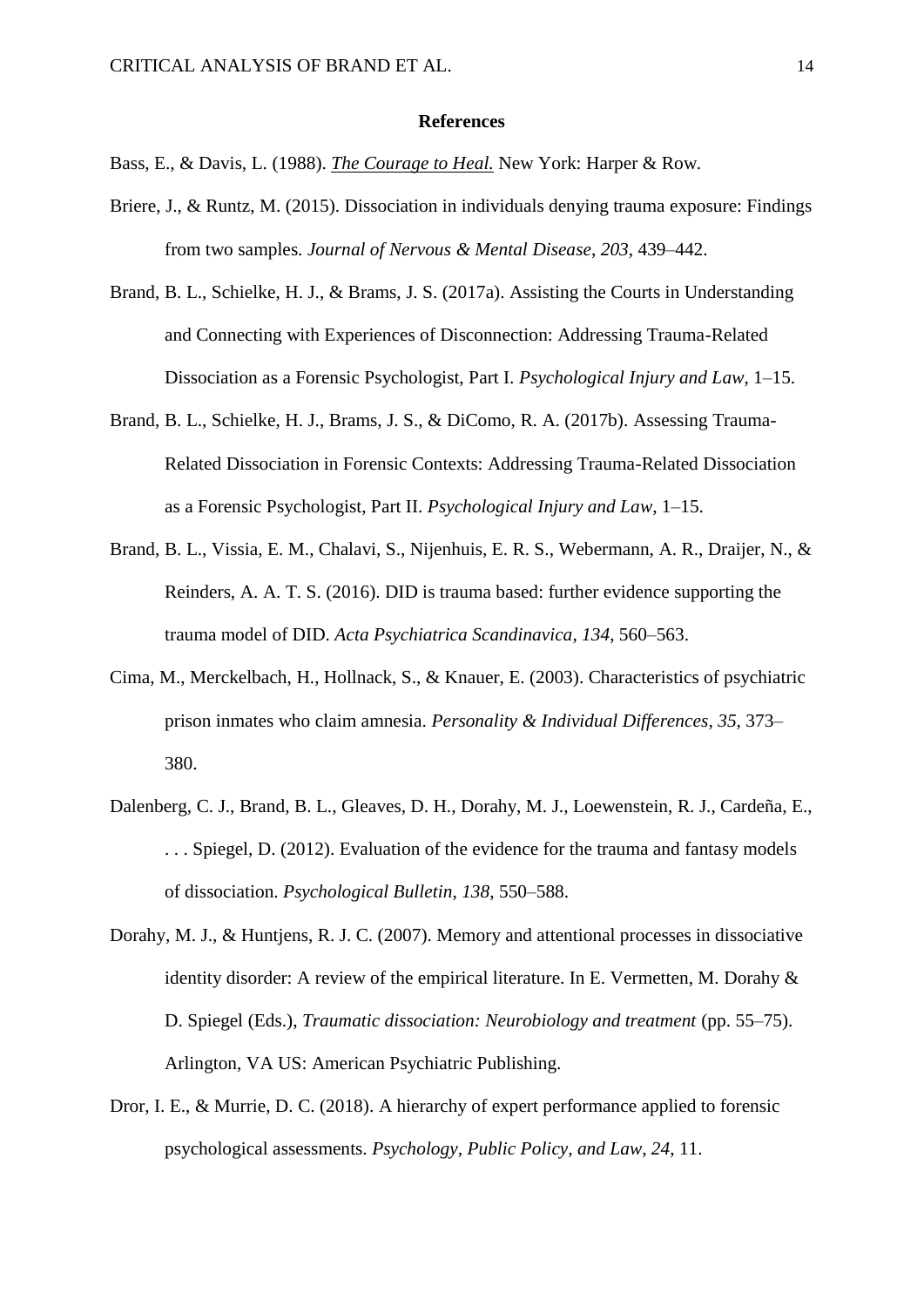- Duffy, C. (2000). *Prevalence of undiagnosed dissociative disorders in an inpatient setting*  [Doctoral dissertation]. Available from ProQuest Dissertations and Theses database. (AAT No. 3041898).
- Engelhard, I. M., van den Hout, M. A., & McNally, R. J. (2008). Memory consistency for traumatic events in Dutch soldiers deployed to Iraq. *Memory*, *16*, 3–9.
- Farrell, H. M. (2011). Dissociative identity disorder: Medicolegal challenges. *Journal of the American Academy of Psychiatry and the Law*, *39*, 402–406.
- Grove, W. M., & Barden, R. C. (1999). Protecting the integrity of the legal system: The admissibility of testimony from mental health experts under Daubert/Kumho analyses. *Psychology, Public Policy, and Law*, 5, 224–242.
- Huntjens, R. J., Verschuere, B., & McNally, R. J. (2012). Inter-identity autobiographical amnesia in patients with dissociative identity disorder. *PLoS One*, 7(7), e40580.
- Iverson, G. L. (1995). Qualitative aspects of malingered memory deficits. *Brain Injury*, *9*, 35- 40.
- Jackson, G. (2000). The scientist and the scales of justice. *Science & Justice*, *40*, 81-85.
- Jenkins, K. G., Kapur, N., & Kopelman, M. D. (2009). Retrograde amnesia and malingering. *Current Opinion in Neurology*, *22*, 601-605.
- Larsen, S. E., Pacella, M. L., Garfin, D., Mota, N. P., Hunt, J., & deRoon-Cassini, T. A. (2017). Inconsistencies in the reporting of perceived trauma severity among acute physical injury survivors. *Journal of Aggression, Maltreatment & Trauma*, *26*, 525- 542.
- Leger, D., & Poursain, B. (2005). An international survey of insomnia: under-recognition and under-treatment of a polysymptomatic condition. *Current Medical Research and Opinion*, *21*, 1785-1792.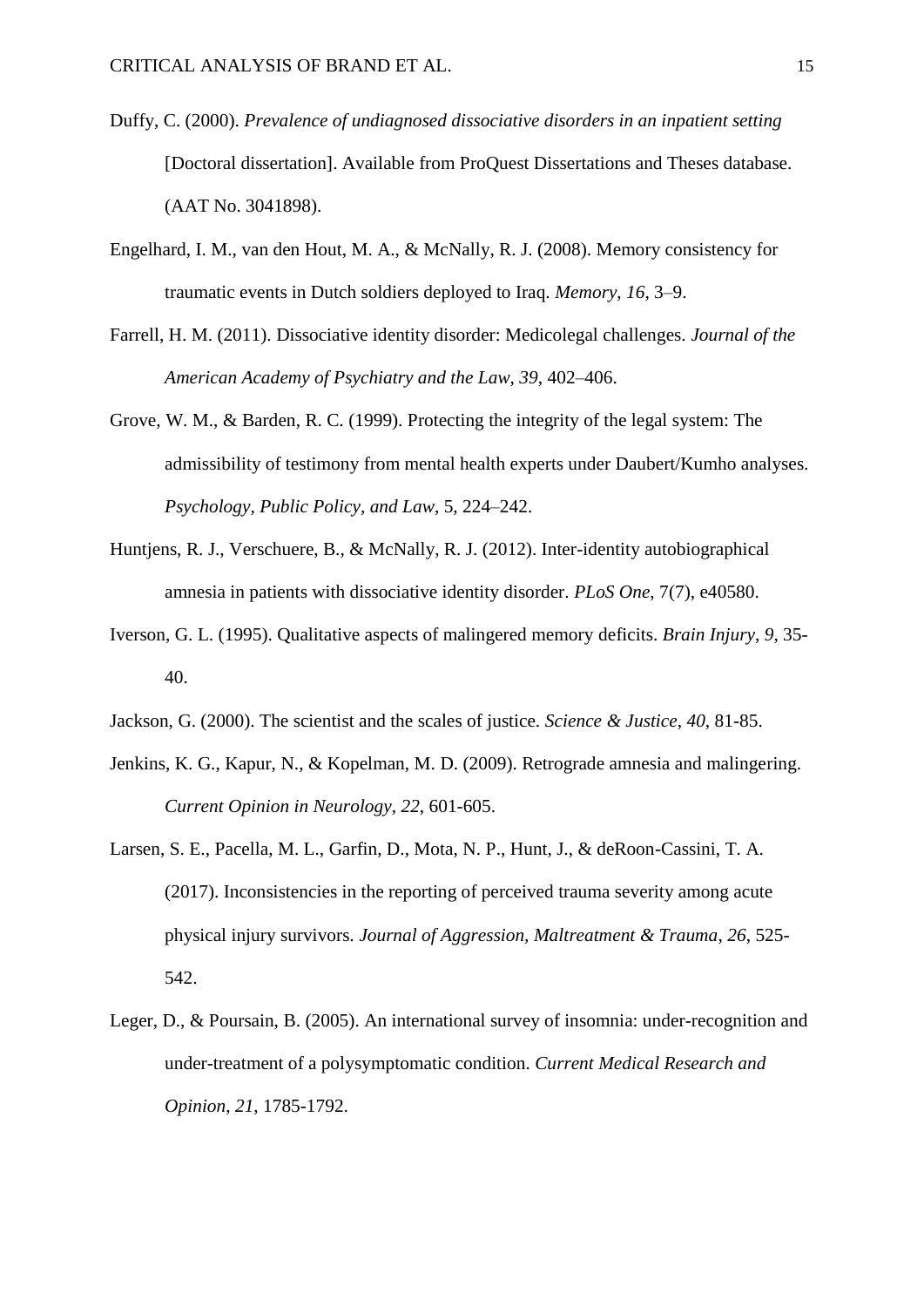- Lilienfeld, S. O., & Landfield, K. (2008). Science and pseudoscience in law enforcement: A user-friendly primer. *Criminal Justice and Behavior*, *35*, 1215-1230.
- Loftus, E. F., & Pickrell, J. E. (1995). The formation of false memories. *Psychiatric Annals*, *25*, 720–725.
- Lynn, S. J., Lilienfeld, S. O., Merckelbach, H., Giesbrecht, T., McNally, R., Loftus, E., . . .Malaktaris, A. (2014). The trauma model of dissociation: Inconvenient truths and stubborn fictions: Comment on Dalenberg et al. (2012). *Psychological Bulletin*, *140*, 896–910.
- Lynn, S. J., Lock, T. G., Myers, B., & Payne, D. G. (1997). Recalling the unrecallable: Should hypnosis be used to recover memories in psychotherapy? *Current Directions in Psychological Science*, *6*, 79-83.
- Maran, M. (2010). *My lie: A true story of false memory*. New York: Wiley
- Marcopulos, B. A., Hedjar, L., & Arredondo, B. C. (2016). Dissociative amnesia or malingered amnesia? A case report. *Journal of Forensic Psychology Practice*, *16*, 106- 117.
- Mazzoni, G. A., Loftus, E. F., Seitz, A., & Lynn, S. J. (1999). Changing beliefs and memories through dream interpretation. *Applied Cognitive Psychology*, *13*, 125-144.
- McSherry, B. (2004). Criminal responsibility, "fleeting" states of mental impairment, and the power of self-control. *International Journal of Law and Psychiatry*, *27*, 445-457.
- Merckelbach, H. (2004). Telling a good story: Fantasy proneness and the quality of fabricating memories. *Personality and Individual Differences*, *37*, 1371–1382.
- Merckelbach, H., Boskovic, I., Pesy, D., Dalsklev, M., & Lynn, S. J. (2017). Symptom overreporting and dissociative experiences: a qualitative review. *Consciousness and Cognition*, *49*, 132-144.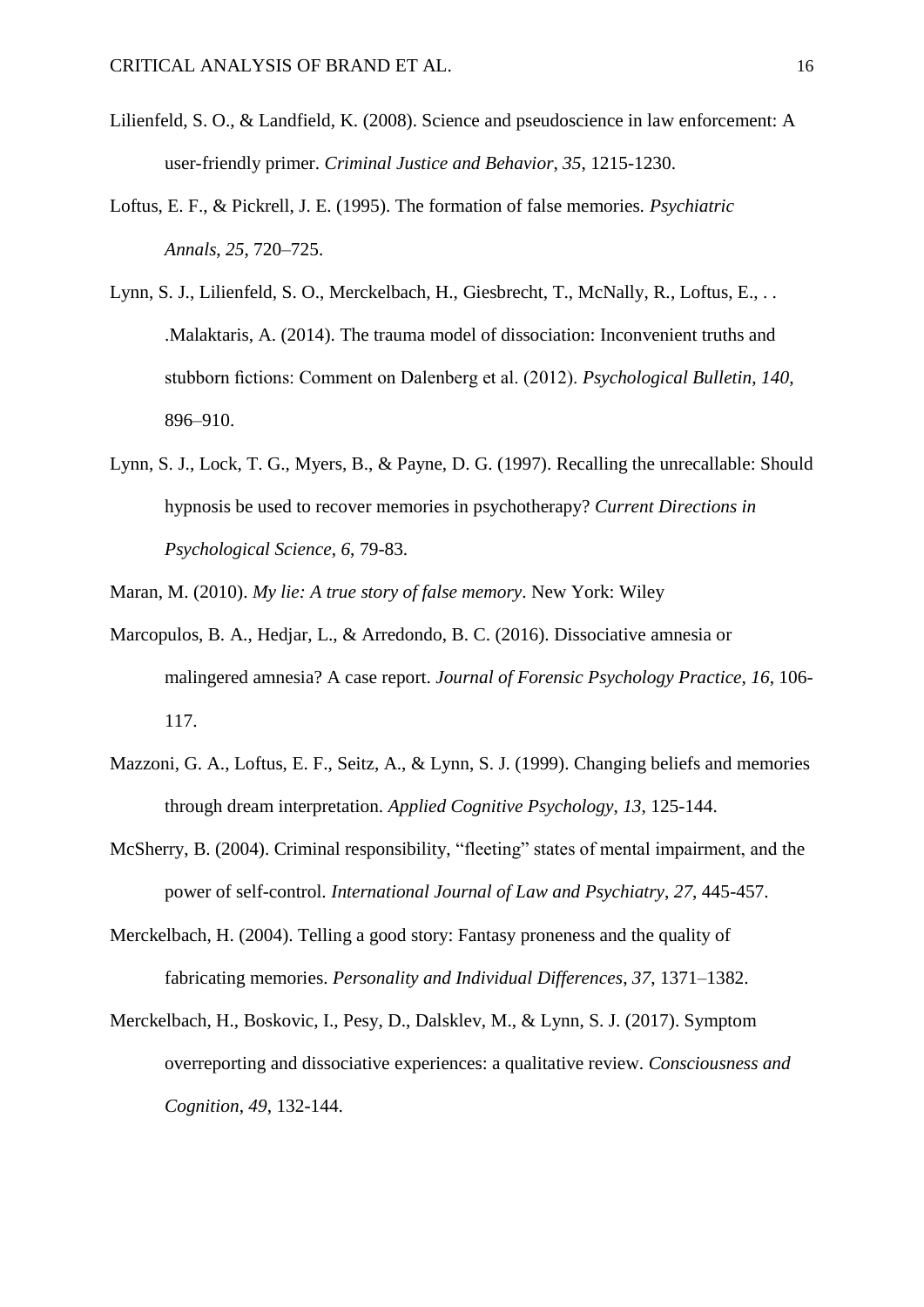- Merckelbach, H., Giesbrecht, T., van Heugten-van der Kloet, D., Jong, J. D., Meyer, T., & Rietman, K. (2015). The overlap between dissociative symptoms and symptom overreporting. *European Journal of Psychiatry*, *29*, 165-172.
- Merten, T., & Merckelbach, H. (2013). Symptom validity testing in somatoform and dissociative disorders: A critical review. *Psychological Injury and Law*, *6*, 122-137.
- Mittenberg, W., Patton, C., Canyock, E. M., & Condit, D. C. (2002). Base rates of malingering and symptom exaggeration. *Journal of Clinical and Experimental Neuropsychology*, *24*, 1094-1102.
- Murrie, D. C., & Boccaccini, M. T. (2015). Adversarial allegiance among expert witnesses. *Annual Review of Law and Social Science*, *11*, 37-55.
- Ost, J. (2017). Adults' retractions of childhood sexual abuse allegations: High-stakes and the (in) validation of recollection. *Memory*, *25*, 900-909.
- Patihis, L., & Pendergrast, M. H. (in press). Reports of recovered memories of abuse in therapy in a large age-representative U.S. national sample: Therapy type and decade comparisons. *Clinical Psychological Science.*
- Patihis, L., & Lynn, S. J. (2017). Psychometric Comparison of Dissociative Experiences Scales II and C: A Weak Trauma‐Dissociation Link. *Applied Cognitive Psychology*, *31*, 392–403.
- Peace, K. A., & Masliuk, K. A. (2011). Do motivations for malingering matter? Symptoms of malingered PTSD as a function of motivation and trauma type. *Psychological Injury and Law*, *4*, 44-55.
- Pendergrast, M. (1996). *Victims of memory: Incest accusations and shattered lives* (2nd edition). Hinesburg, VT: Upper Access, Inc.
- Pendergrast, M. (2017). *The Repressed Memory Epidemic: How It Happened and What We Need to Learn from It*. New York, NY: Springer.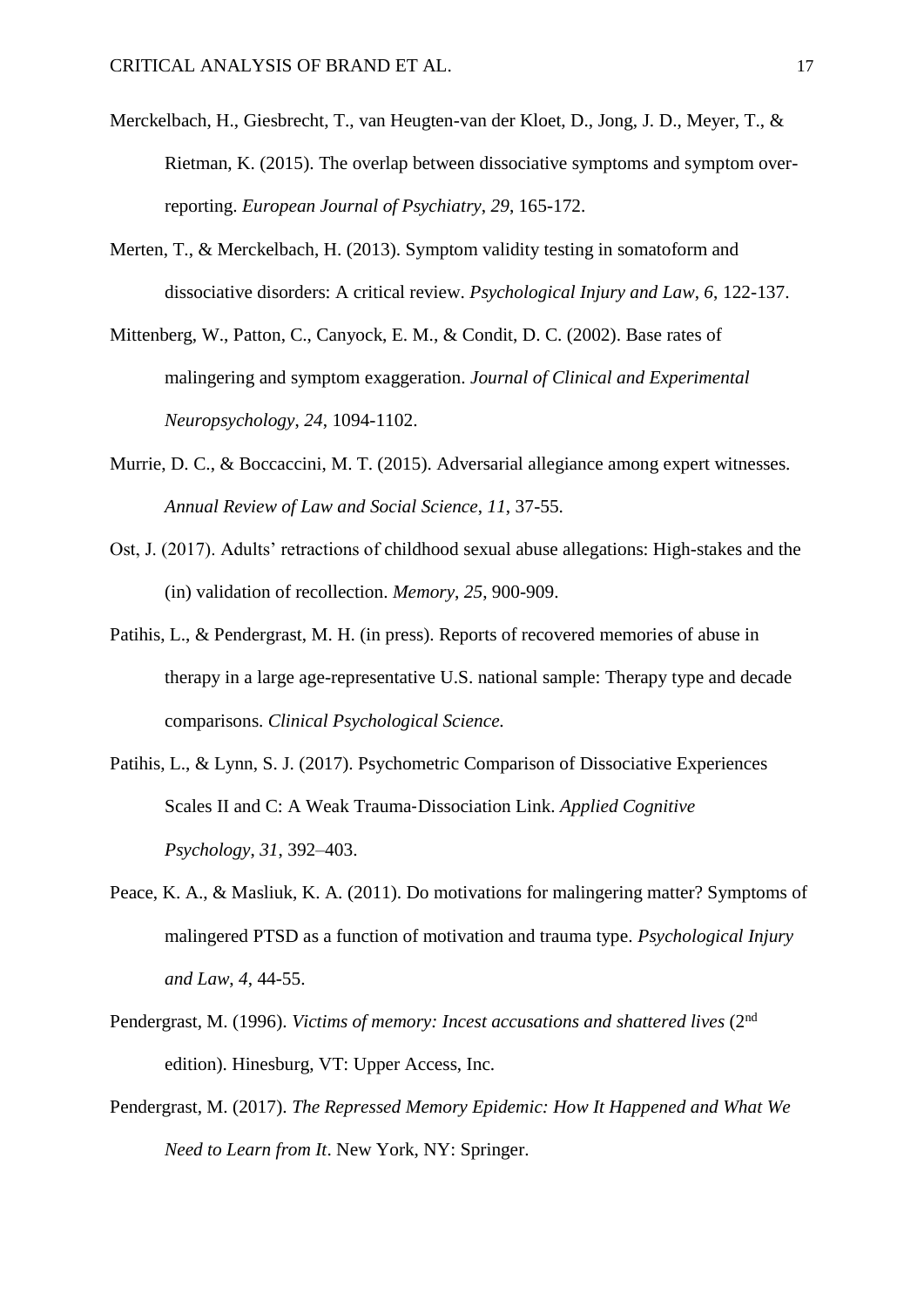- Piper, A., & Merskey, H. (2004). The persistence of folly: A critical examination of dissociative identity disorder. Part I. The excesses of an improbable concept. *The Canadian Journal of Psychiatry*, *49*, 592–600.
- Pope, H. G., Poliakoff, M. B., Parker, M. P., Boynes, M., & Hudson, J. I. (2007). Is dissociative amnesia a culture-bound syndrome? Findings from a survey of historical literature. *Psychological Medicine*, *37*, 225–233.
- Richards, P.M., Geiger, J.A. & Tussey, C.M. (2015). The dirty dozen: 12 sources of bias in forensic neuropsychology with ways to mitigate. *Psychological Injury and Law*, *8*, 265-280.
- Risinger, D. M., Saks, M. J., Thompson, W. C., & Rosenthal, R. (2002). The Daubert/Kumho implications of observer effects in forensic science: Hidden problems of expectation and suggestion. *California Law Review*, *90*, 1-57.
- Sar, V., Akyüz, G., & Dogan, O. (2007). Prevalence of dissociative disorders among women in the general population. *Psychiatry Research*, *149*, 169–76.
- Schelleman-Offermans, K., & Merckelbach, H. (2010). Fantasy proneness as a confounder of verbal lie detection tools. *Journal of Investigative Psychology and Offender Profiling*, *7*, 247-260.
- Tan, J. E., Slick, D. J., Strauss, E., & Hultsch, D. F. (2002). How'd they do it? Malingering strategies on symptom validity tests. *The Clinical Neuropsychologist*, *16*, 495-505.
- Thomas, A. K., & Loftus, E. F. (2002). Creating bizarre false memories through imagination. *Memory & Cognition*, *30*, 423-431.
- Tysse, J. E. (2005). Note: The right to an imperfect trial: Amnesia, malingering, and competency to stand trial. *William Mitchell Law Review*, *32*, 353-387.